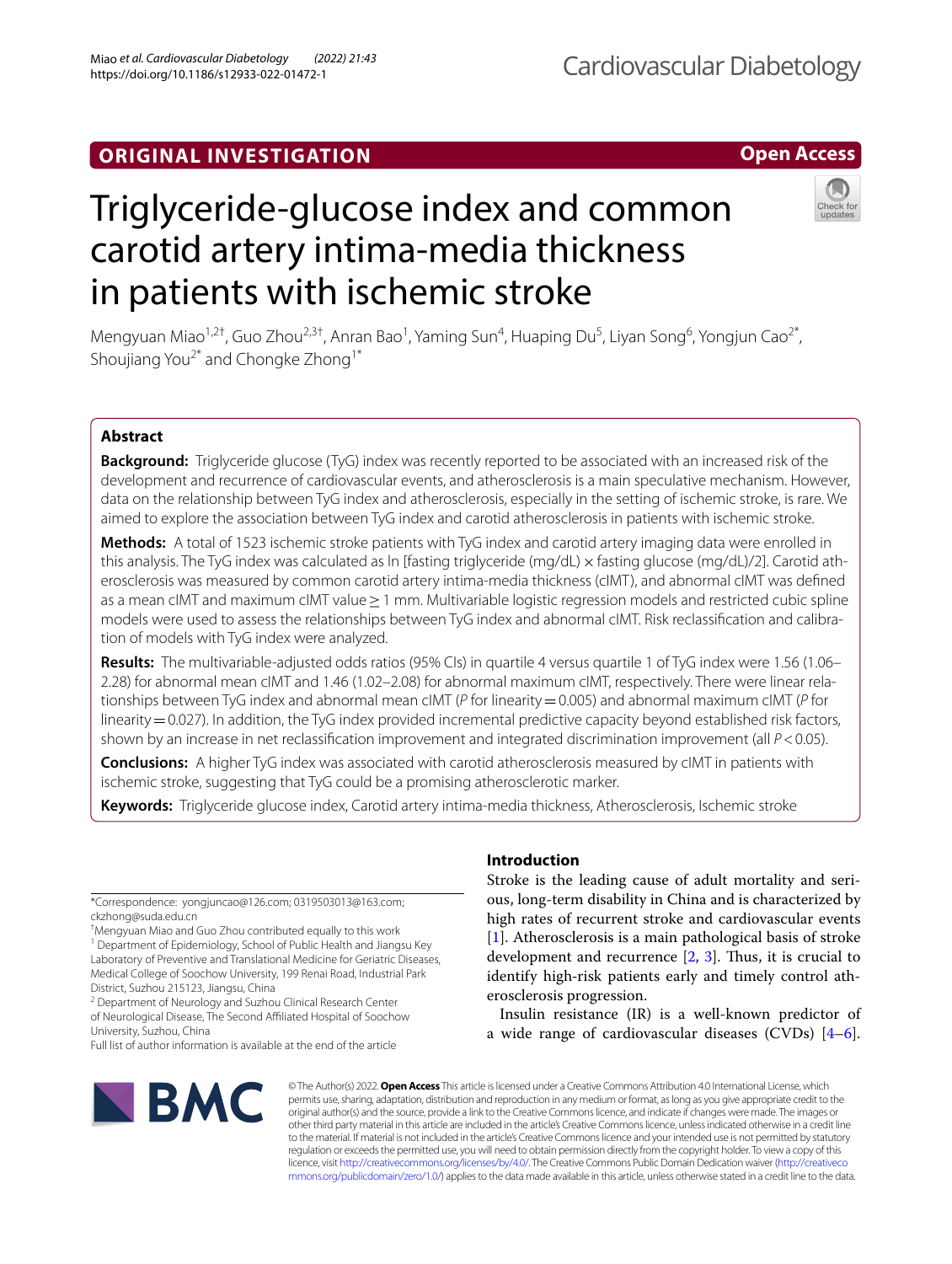Although the hyperinsulinemic-euglycemic clamp is the gold standard test for the measurement of IR, it is inappropriate in clinical settings due to the complex detection process and economic reasons. Therefore, markers of IR that are simple, stable and available to implement are urgently needed. Lately, the triglyceride glucose (TyG) index, the product of triglyceride (TG) and fasting plasma glucose (FPG), has been proposed as a reliable alternative marker of IR, with a close relationship with the gold-standard method [[7\]](#page-8-5). Additionally, the TyG index has even been shown to predict IR in a better performance than surrogate markers such as homeostasis model assessment of IR (HOMA-IR) [\[8](#page-8-6)]. Growing evidence suggests that the TyG index is a promising predictive marker for CVD [[9–](#page-8-7)[12\]](#page-8-8). Recently, an elevated TyG index was reported to be associated with an increased risk of both stroke incidence and recurrence in Chinese populations  $[13-15]$  $[13-15]$ . The main speculative mechanism is atherosclerosis, however, population-based evidence on the relationship between TyG index and atherosclerosis has not yet been clearly established, especially in the setting of ischemic stroke.

Several previous studies have shown that an elevated TyG index was associated with an increased risk of subclinical atherosclerosis, including coronary artery calcium and carotid plaque [\[16](#page-8-11), [17\]](#page-8-12). Common carotid artery intima-media thickness (cIMT), a noninvasive imaging marker of carotid atherosclerosis, can instantly identify early atherosclerotic vascular changes and has become a valuable tool for evaluating and monitoring the progression of CVD. In light of these fndings, we hypothesized that a high TyG index was associated with an increased risk of atherosclerosis measured by cIMT.

To provide population-based evidence on the role of the TyG index in the progression of carotid atherosclerosis and enhance the understanding of the TyG indexstroke prognosis relationship, we therefore aimed to investigate whether the TyG index is associated with carotid atherosclerosis measured by cIMT in patients with ischemic stroke.

# **Materials and methods**

# **Study participants**

From December 2013 to May 2014, we consecutively recruited patients with acute ischemic stroke from 22 hospitals in Suzhou city, China. The diagnosis of ischemic stroke was made according to World Health Organization-defned criteria based on patient history, clinical characteristics, and neuroimaging CT or magnetic resonance imaging data of the brain. The exclusion criteria were as follows: (1) patients with a diagnosis of transient ischemic attack; (2) time from onset to admission over 7 days; (3) lack of carotid artery imaging data; and (4) lack of TG and FPG concentrations. Finally, 1523 ischemic stroke patients with available carotid artery imaging and TyG index data were included in this analysis.

# **Data collection**

Data on demographic characteristics, clinical features, medical history (hypertension, diabetes mellitus, stroke, atrial fbrillation and coronary heart disease), medication history (antihypertensive and lipid-lowering), and imaging data were collected at the time of enrollment. All information was obtained using a standard questionnaire by trained neurologists or nurses in participating hospitals. Stroke severity was evaluated by qualifed neurologists using the National Institutes of Health Stroke Scale (NIHSS) at admission [[18\]](#page-8-13). Cigarette smoking was defned as smoking at least one cigarette per day for more than one year. Alcohol consumption was defned as consuming at least 1 alcoholic drink per day in the past year. Three blood pressure measurements were obtained at baseline by trained nurses using a standard mercury sphygmomanometer according to the protocol adapted from procedures recommended by the American Heart Association [[19\]](#page-8-14). Hypertension was defned as systolic blood pressure≥140 mmHg and/or diastolic blood pressure≥90 mmHg or the use of antihypertensive medications. Diabetes mellitus was defned as fasting glucose ≥ 7.0 mmol/L, nonfasting glucose ≥ 11.1 mmol/L with classic symptoms of hyperglycemia or hyperglycemic crisis, or use of glucose-lowering drugs. A history of atrial fbrillation was confrmed on≥1 electrocardiogram or the presence of arrhythmia during hospitalization.

We collected blood samples at morning after at least 8 h of fasting within 24 h of hospital admission. Plasma glucose, triglyceride levels and other biochemical parameters were analyzed by automatic biochemical analyzer using fasting blood at local laboratories [\[20](#page-8-15)]. Glucose and triglyceride values were converted from mmol/L to mg/ dL and multiplied by 18.020 and 88.545, respectively. The triglyceride-glucose index was calculated as ln [triglyceride (mg/dL)  $\times$  fasting glucose (mg/dL)/2] [[21\]](#page-8-16).

# **Carotid artery measurements**

Carotid ultrasonography examinations were performed by certifed sonographers who received unifed training and were unaware of the baseline characteristics and laboratory results of the participants [\[22\]](#page-8-17). Following the Mannheim consensus, the region of interest for cIMT measurement was the far wall of bilateral common carotid arteries proximal to the bifurcation, along a plaque-free segment of  $\geq$  10 mm long at each side [\[23](#page-8-18)]. All participants were examined using high‐resolution B‐ mode ultrasound systems. In each participating hospital, two standardized trained sonographers measured carotid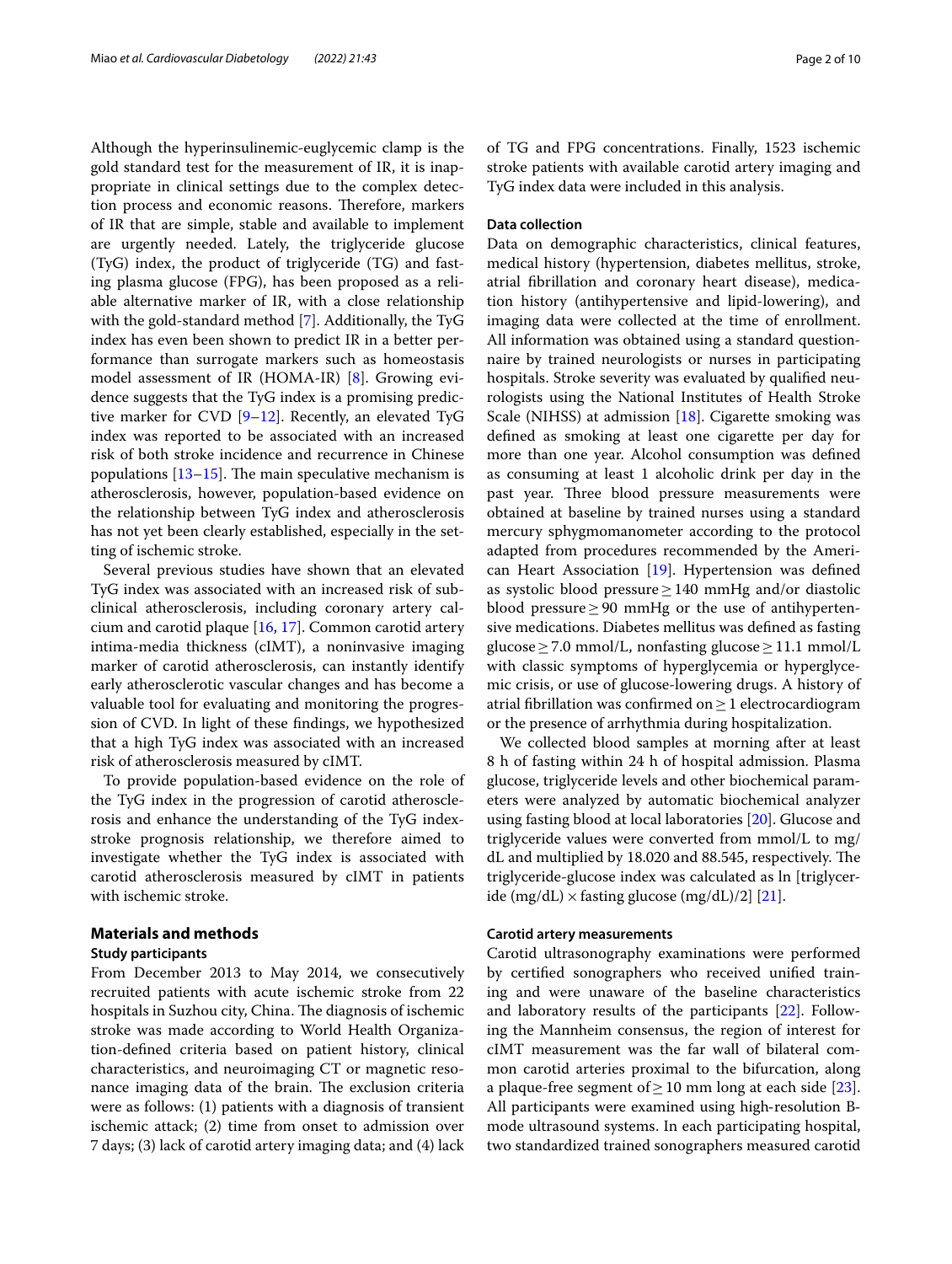artery imaging data, discrepancies between their evaluations were resolved by consensus, and the fnal consistent carotid artery imaging data between the two certifed sonographers were recorded. Carotid artery imaging data showed good agreement between the two certifed sonographers.

Both mean cIMT and maximum cIMT were used for analysis. Mean cIMT was defned as the mean value of the right and left common carotid arteries. Maximum cIMT was defned as the larger value of the right and left common carotid artery (i.e., if the right cIMT was larger than the left cIMT, the right cIMT value was used). Abnormal mean cIMT and maximum cIMT were defned as the mean cIMT value and maximum cIMT value ≥ 1 mm [\[24,](#page-8-19) [25](#page-8-20)].

# **Statistical analysis**

All participants were stratifed into quartiles based on their baseline calculated TyG index levels. Continuous variables are presented as the mean $\pm$ SD or median (25th-75th percentile), and categorical variables are expressed as frequencies (%). Generalized linear regression analysis was used to test for trends across TyG index quartiles for continuous variables, while the Cochran-Armitage trend  $\chi^2$  test was used for categorical variables. Multiple imputation for missing covariates was performed using the Markov chain Monte Carlo method.

Logistic regression models were conducted to estimate the relationship between TyG index and carotid atherosclerosis. We calculated the odds ratios (ORs) and 95% confdence intervals (CIs) for the highest quartile of TyG index compared with the lowest quartile and for a 1 SD increment in TyG index levels. Tests for linear trends in ORs across TyG quartiles were conducted using the median within each quartile as the predictor. We performed 3 logistic regression models. Model 1 was an ageand gender-adjusted model; model 2 further adjusted for current smoking, alcohol consumption and hospitals; model 3 further adjusted for admission NIHSS score, systolic blood pressure, diastolic blood pressure, high-density lipoprotein, medical history (hypertension, diabetes mellitus, atrial fbrillation), use of antihypertensive medications and lipid-lowering medications, time from onset to hospital, and stroke syndrome. Furthermore, we conducted subgroup analyses to assess whether the potential covariables (age, gender, current smoking, alcohol consumption, admission NIHSS score, history of hypertension and diabetes) modifed the relationship between TyG index and carotid atherosclerosis. The interactions between TyG index and covariates of interest were tested using the likelihood ratio test of models with interaction terms. Additionally, we applied restricted cubic spline regression models with 4 knots (at the 5th, 35th, 65th and 95th percentiles) to explore the shapes of the associations between TyG index and abnormal mean and maximum cIMT.

Furthermore, we tested the predictive value of TyG index for carotid atherosclerosis. The Hosmer-Lemeshow  $\chi^2$  statistic was used to evaluate the calibration of models with TyG index. C statistics, the net reclassifcation index (NRI) and integrated discrimination improvement (IDI) were calculated to assess risk discrimination and reclassifcation by adding TyG index to the basic model with established risk factors.

All statistical tests were two-sided, and *P* values < 0.05 were considered statistically signifcant. Statistical analysis was conducted using SAS statistical software (version 9.4; SAS Institute, Cary, NC).

# **Results**

# **Baseline characteristics**

Our study included 1523 ischemic stroke patients with integrated TyG index and carotid artery imaging data. The mean age  $(SD)$  of the participants was 68.8  $(12.2)$ years, and the median TyG index concentration was 8.69 (interquartile range, 8.28–9.19) mg/dL. The baseline characteristics of the study participants according to quartiles of TyG index are shown in Table [1.](#page-3-0) Compared with the lowest quartile of TyG index, participants with higher levels of TyG were more inclined to be younger; to have higher systolic blood pressure, diastolic blood pressure, TG, total cholesterol, low-density lipoprotein cholesterol, plasma glucose, and white blood cell count; to have a higher prevalence of hypertension and diabetes; to have a higher proportion of antihypertensive medication; to have a higher proportion of posterior circulation stroke syndrome and large-artery atherosclerosis stroke subtypes; and to be more inclined to have a lower level of high-density lipoprotein cholesterol and to have a lower proportion of atrial fbrillation and cardioembolism stroke subtypes.

# **Triglyceride‑glucose index and cIMT**

The relationships between TyG index and carotid atherosclerosis are presented in Table [2.](#page-4-0) In the age- and gender-adjusted logistic regression models, compared with the lowest quartile, the ORs (95% CIs) for the highest quartile of TyG index were 1.54 (1.10–2.15) for abnormal mean cIMT and 1.52 (1.11–2.08) for abnormal maximum cIMT, respectively. After further adjustment for covariables in model 2, a higher TyG index remained signifcantly associated with an increased risk of abnormal cIMT. Moreover, the relationships between TyG index and abnormal cIMT were still signifcant even after adjustment for potential confounding factors (model 3). The fully adjusted ORs  $(95\% \text{ CIs})$  in quartile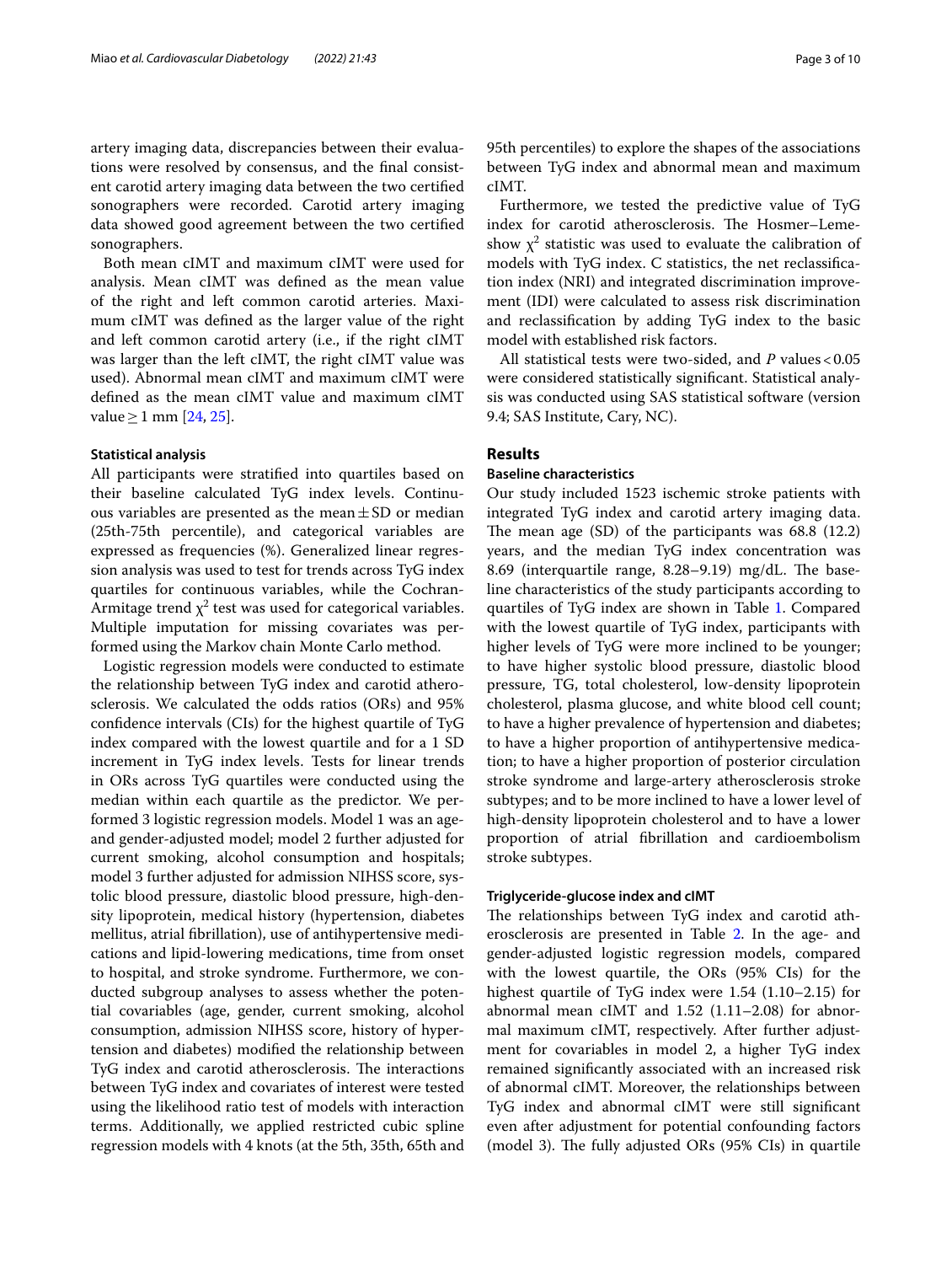| <b>Characteristics</b>                     | <b>TyG</b> index |                  |                  |                  |                  | P        |
|--------------------------------------------|------------------|------------------|------------------|------------------|------------------|----------|
|                                            | <b>Total</b>     | < 8.28           | $8.28 - 8.69$    | $8.69 - 9.19$    | > 9.19           | trend    |
| Demographic                                |                  |                  |                  |                  |                  |          |
| Age, year                                  | $68.8 \pm 12.2$  | $71.6 \pm 12.9$  | $69.8 \pm 11.8$  | $68.2 \pm 11.8$  | $65.5 \pm 11.7$  | < 0.0001 |
| Male sex                                   | 915 (60.1)       | 240 (63.2)       | 229 (60.0)       | 225 (58.6)       | 221 (58.6)       | 0.53     |
| Current cigarette smoking                  | 324 (21.3)       | 83 (21.8)        | 73 (19.1)        | 88 (22.9)        | 80 (21.2)        | 0.62     |
| Current alcohol drinking                   | 152 (10.0)       | 36(9.5)          | 32(8.4)          | 42 (10.9)        | 42 (11.1)        | 0.54     |
| Clinical features                          |                  |                  |                  |                  |                  |          |
| Time from onset to randomization. h        | 24.0 (6.0-69.7)  | 24.0 (5.0-48.0)  | 24.0 (6.0-72.0)  | 24.0 (7.0-48.0)  | 24.0 (7.0-72.0)  | 0.005    |
| Baseline SBP, mmHg                         | $152.2 \pm 22.1$ | $149.7 \pm 23.7$ | $152.6 \pm 21.0$ | $153.5 \pm 22.0$ | $152.8 \pm 21.5$ | 0.047    |
| Baseline DBP, mmHg                         | $85.3 \pm 12.5$  | $83.5 \pm 13.0$  | $85.5 \pm 12.2$  | $85.9 \pm 12.6$  | $86.2 \pm 11.9$  | 0.003    |
| Triglyceride, mmol/L                       | $1.3(0.9-1.8)$   | $0.7(0.6 - 0.9)$ | $1.1(1.0-1.3)$   | $1.5(1.3-1.8)$   | $2.4(1.7-3.2)$   | < 0.0001 |
| Total cholesterol, mmol/L                  | $4.6(3.9-5.3)$   | $4.3(3.5-4.9)$   | $4.5(3.9-5.2)$   | $4.7(4.1 - 5.4)$ | $5.1(4.2 - 5.9)$ | < 0.0001 |
| LDL cholesterol, mmol/L                    | $2.7(2.2 - 3.4)$ | $2.4(1.9-2.9)$   | $2.7(2.2-3.3)$   | $2.9(2.3-3.5)$   | $2.9(2.4-3.6)$   | < 0.0001 |
| HDL cholesterol, mmol/L                    | $1.2(1.0-1.4)$   | $1.3(1.1-1.5)$   | $1.2(1.0-1.4)$   | $1.1(1.0-1.3)$   | $1.0(0.9-1.2)$   | < 0.0001 |
| Plasma glucose, mmol/L                     | $6.8 \pm 3.7$    | $5.0 \pm 0.9$    | $5.7 \pm 1.2$    | $6.4 \pm 1.6$    | $10.0 \pm 6.1$   | < 0.0001 |
| White blood cell count, 10 <sup>9</sup> /L | $6.6(5.4 - 8.2)$ | $6.3(5.0 - 7.8)$ | $6.6(5.4 - 8.2)$ | $6.8(5.7 - 8.3)$ | $6.9(5.8 - 8.5)$ | 0.01     |
| Admission NIHSS score                      | $3.0(2.0 - 6.0)$ | $4.0(2.0 - 7.0)$ | $3.0(2.0-5.0)$   | $3.0(2.0-6.0)$   | $3.0(2.0-5.0)$   | 0.17     |
| Medical history                            |                  |                  |                  |                  |                  |          |
| Hypertension                               | 1215 (79.8)      | 272 (71.6)       | 310 (81.2)       | 311 (81.0)       | 322 (85.4)       | < 0.0001 |
| Diabetes                                   | 397 (26.1)       | 26(6.8)          | 53 (13.9)        | 98 (25.5)        | 220 (58.4)       | < 0.0001 |
| Coronary heart disease                     | 70 (4.6)         | 16(4.2)          | 12(3.1)          | 21(5.5)          | 21(5.6)          | 0.33     |
| Atrial fibrillation                        | 196 (12.9)       | 83 (21.8)        | 54 (14.1)        | 30(7.8)          | 29 (7.7)         | < 0.0001 |
| Stroke                                     | 1201 (78.9)      | 293 (77.1)       | 304 (79.6)       | 306 (79.7)       | 298 (79.1)       | 0.8      |
| Medication history                         |                  |                  |                  |                  |                  |          |
| Antihypertensive                           | 895 (58.8)       | 191 (50.3)       | 228 (59.7)       | 239 (62.2)       | 237 (62.9)       | 0.001    |
| Lipid-lowering                             | 46 (3.0)         | 17(4.5)          | 9(2.4)           | 14(3.7)          | 6(1.6)           | 0.09     |
| Stroke syndrome                            |                  |                  |                  |                  |                  |          |
| <b>TACS</b>                                | 82 (5.4)         | 29(7.6)          | 17(4.5)          | 14(3.7)          | 22(5.8)          | 0.08     |
| PACS                                       | 798 (52.4)       | 215 (56.6)       | 197 (51.6)       | 204 (53.1)       | 182 (48.3)       | 0.14     |
| POCS                                       | 379 (24.9)       | 65 (17.1)        | 89 (23.3)        | 108 (28.1)       | 117(31.0)        | < 0.0001 |
| LACS                                       | 264 (17.3)       | 71 (18.7)        | 79 (20.7)        | 58 (15.1)        | 56 (14.9)        | 0.09     |
| Ischemic stroke subtype                    |                  |                  |                  |                  |                  |          |
| Large-artery atherosclerosis               | 949 (62.3)       | 193 (50.8)       | 225 (58.9)       | 253 (65.9)       | 278 (73.7)       | < 0.0001 |
| Cardioembolism                             | 254 (16.7)       | 107(28.2)        | 66 (17.3)        | 44 (11.5)        | 37 (9.8)         | < 0.0001 |
| Lacunar                                    | 215 (14.1)       | 50 (13.2)        | 67 (17.5)        | 54 (14.1)        | 44 (11.7)        | 0.12     |
| Other                                      | 105 (6.9)        | 30 (7.9)         | 24(6.3)          | 33 (8.6)         | 18(4.8)          | 0.16     |

# <span id="page-3-0"></span>**Table 1** Baseline characteristics according to quartiles of TyG index

Continuous variables are expressed as mean $\pm$ SD or as median (interquartile range);

Categorical variables are expressed as frequencies (percentages)

*TyG index* Triglyceride glucose index, *SBP* systolic blood pressure, *DBP* diastolic blood pressure, *cIMT* carotid artery intima-media thickness, *HDL* high-density lipoprotein, *LDL* low-density lipoprotein, *NIHSS* National Institutes of Health Stroke Scale, *TACS* total anterior circulation Syndrome, *PACS* partial anterior circulation syndrome, *POCS* posterior circulation syndrome, and *LACS* lacunar syndrome

4 versus quartile 1 were 1.56 (1.06–2.28) for abnormal mean cIMT (*P* for trend=0.03) and 1.46 (1.02–2.08) for abnormal maximum cIMT (*P* for trend=0.046) (Table [2](#page-4-0)).

In addition, per 1-SD higher TyG index was associated with an 18% (95% CI: 5–33%) and a 14% (95% CI: 2–27%) increased risk of abnormal mean cIMT and abnormal maximum cIMT in fully adjusted model 3, respectively. Multiple-adjusted spline regression models showed linear relationships between TyG index and abnormal mean cIMT ( $P$  for linearity=0.005; Fig. [1](#page-6-0)A) and abnormal maximum cIMT ( $P$  for linearity=0.027; Fig. [1](#page-6-0)B).

The subgroup analyses indicated that TyG index was positively associated with carotid atherosclerosis in most categories, stratifed by age, gender, current smoking,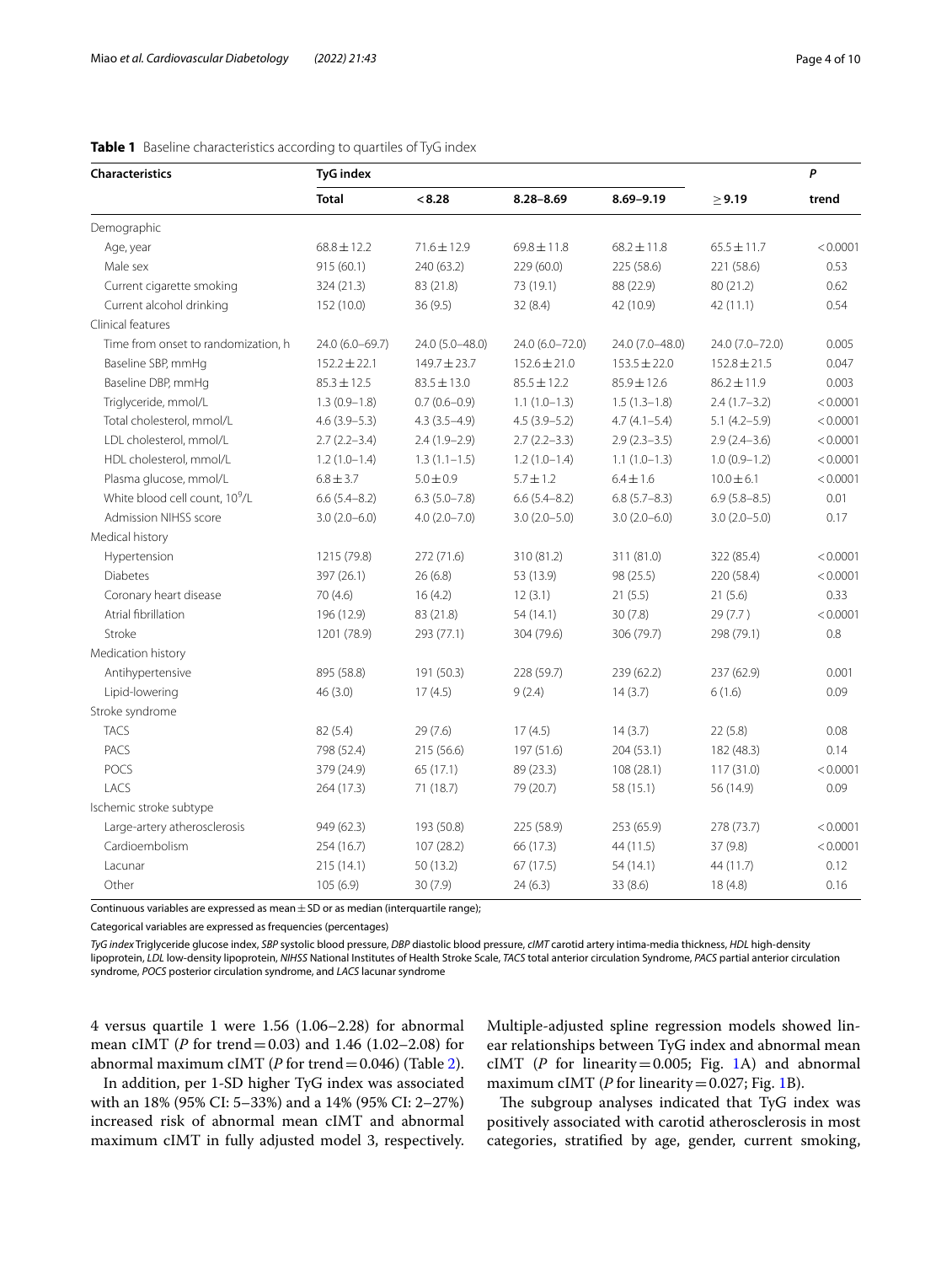|                       | <b>TyG</b> index |                     | P                   | Each 1-SD           |       |                       |
|-----------------------|------------------|---------------------|---------------------|---------------------|-------|-----------------------|
|                       | < 8.28           | $8.28 - 8.69$       | $8.69 - 9.19$       | > 9.19              | trend | increase in TyG index |
| Median                | 8.01             | 8.49                | 8.89                | 9.62                |       |                       |
| Abnormal mean cIMT    |                  |                     |                     |                     |       |                       |
| Cases, $n$ $(\%)$     | 107(28.2)        | 114(29.8)           | 104(27.1)           | 114(30.2)           |       |                       |
| Model 1               | 1.00             | $1.23(0.89 - 1.70)$ | $1.16(0.84 - 1.62)$ | $1.54(1.10 - 2.15)$ | 0.02  | $1.17(1.06 - 1.30)$   |
| Model 2               | 1.00             | $1.24(0.90 - 1.71)$ | $1.17(0.84 - 1.63)$ | $1.56(1.12 - 2.19)$ | 0.01  | $1.18(1.06 - 1.30)$   |
| Model 3               | 1.00             | $1.24(0.89 - 1.73)$ | $1.16(0.83 - 1.64)$ | 1.56 (1.06-2.28)    | 0.03  | $1.18(1.05 - 1.33)$   |
| Abnormal maximum cIMT |                  |                     |                     |                     |       |                       |
| Cases, $n$ $(\%)$     | 137 (36.1)       | 141 (36.9)          | 136 (35.4)          | 146 (38.7)          |       |                       |
| Model 1               | 1.00             | $1.16(0.85 - 1.57)$ | $1.17(0.86 - 1.60)$ | $1.52(1.11 - 2.08)$ | 0.009 | $1.15(1.05 - 1.27)$   |
| Model 2               | 1.00             | $1.16(0.86 - 1.58)$ | $1.18(0.86 - 1.60)$ | $1.53(1.12 - 2.10)$ | 0.008 | $1.15(1.04 - 1.23)$   |
| Model 3               | 1.00             | $1.15(0.84 - 1.57)$ | $1.15(0.83 - 1.58)$ | 1.46 (1.02-2.08)    | 0.046 | $1.14(1.02 - 1.27)$   |

# <span id="page-4-0"></span>**Table 2** Odds ratios (95% Cls) of abnormal cIMT according to quartiles of TyG index

Abnormal mean and maximum cIMT were defined as cIMT value  $\geq$  1 mm;

To convert triglyceride values from mmol/L to mg/dL, multiply by 88.545;

To convert plasma glucose values from mmol/L to mg/dL, multiply by 18.020;

Model 1: adjusted for age, gender;

Model 2: further adjusted for current smoking, alcohol consumption, and hospital;

Model 3: further adjusted for admission NIHSS score, SBP, DBP, high-density lipoprotein, medical history (hypertension, diabetes mellitus, atrial fbrillation), use of antihypertensive medications and lipid-lowering medications, time from onset to hospital, and stroke syndrome.

*CI* confdence interval, *cIMT* carotid artery intima-media thickness, *TyG* triglyceride-glucose index

alcohol consumption, baseline NIHSS score, history of hypertension and history of diabetes. No signifcant interactions between TyG index and these potential atherosclerosis risk factors for interest were observed (all *P* for interaction  $> 0.05$ ) (Table [3\)](#page-5-0).

# **Incremental predictive value of TyG index**

We further assessed the predictive ability of TyG index beyond established risk factors for carotid atherosclerosis measured by  $cIMT$  (Table [4](#page-6-1)). The basic model included age, gender, current smoking, alcohol consumption, hospital, admission NIHSS score, systolic blood pressure, diastolic blood pressure, high-density lipoprotein, medical history (hypertension, diabetes mellitus, atrial fbrillation), use of antihypertensive medications and lipid-lowering medications, time from onset to hospital, and stroke syndrome. First, the Hosmer Lemeshow test showed that the model calibrations were adequate after the addition of TyG index to the basic model (both *P*>0.05). Second, the addition of TyG index to the basic model signifcantly improved risk classifcation for both abnormal mean cIMT (continuous-free NRI=13.85%, 95% CI: 2.78–24.91%, *P*=0.01; IDI=0.53%, 95% CI: 0.15–0.91%,  $P=0.007$ ) and abnormal maximum cIMT (continuous-free NRI=11.44%, 95% CI: 1.05%-21.84%, *P*=0.03; IDI=0.32%, 95% CI: 0.03–0.62%, *P*=0.03).

However, adding TyG index to the basic model did not signifcantly improve discriminatory power.

# **Discussion**

In this multicenter population-based study of ischemic stroke, we found that a higher TyG index was associated with carotid atherosclerosis in patients with acute ischemic stroke, including abnormal mean cIMT and maximum cIMT. There was a positive dose-dependent relationship between TyG index and carotid atherosclerosis. Similar fndings were observed in the subgroup analysis, further emphasizing the robustness of these associations. Moreover, the addition of TyG index to the traditional risk model signifcantly promoted the ability for risk stratifcation of abnormal mean cIMT and maximum cIMT. Our study demonstrated that TyG index may have an important implication for atherosclerosis prevention among patients with ischemic stroke.

Existing epidemiologic studies have shown that the TyG index was associated with major cardiovascular risk factors and an increased risk of various CVDs [\[12](#page-8-8), [14,](#page-8-21) [26](#page-8-22)]. A large national representative cohort study of Koreans with 5,593,134 participants suggested that TyG index is an independent predictor of myocardial infarction and stroke  $[12]$  $[12]$ . The Kailuan cohort reported that elevated levels of the baseline and long-term TyG index were associated with an increased risk of myocardial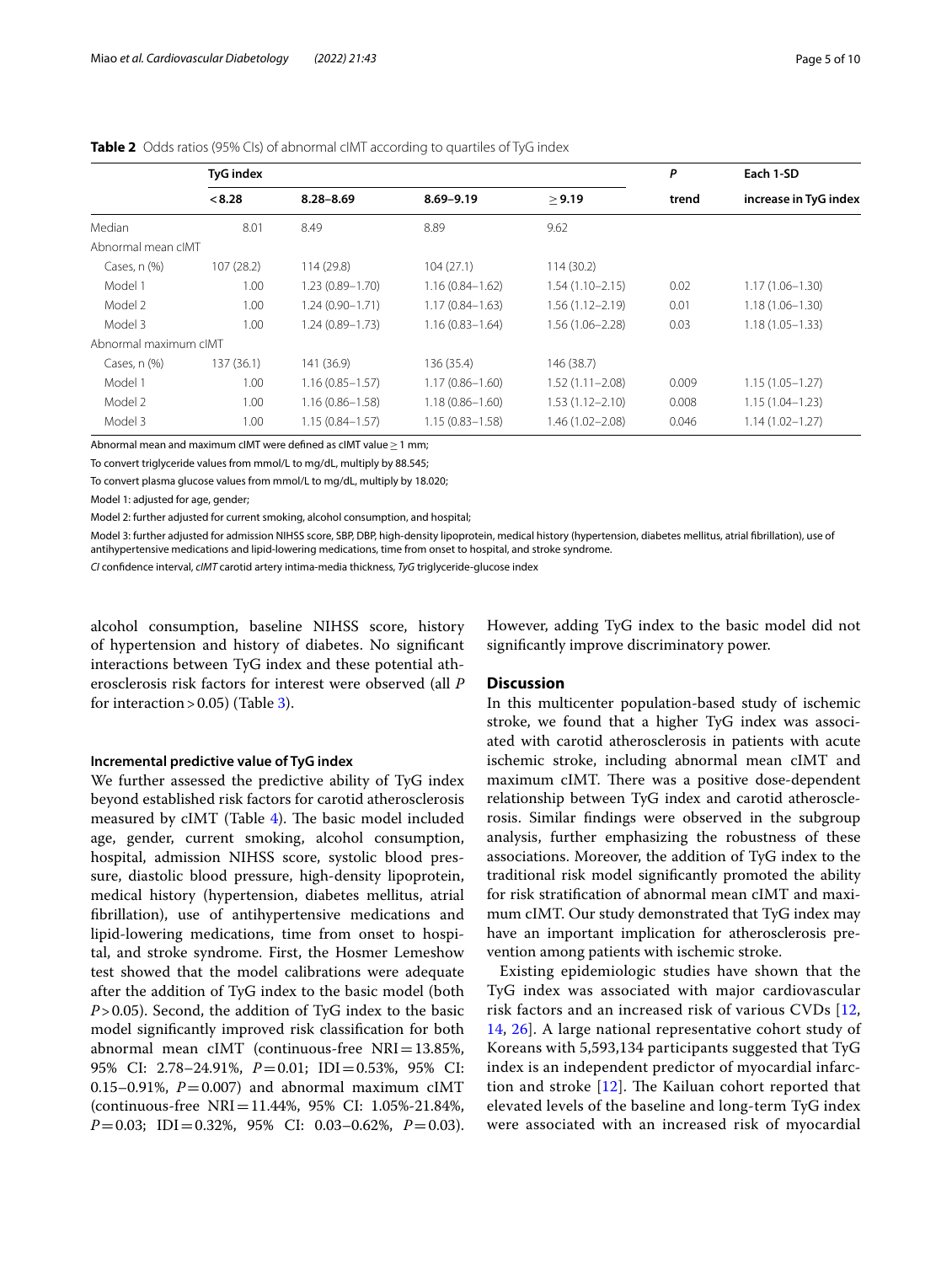|                             | Abnormal mean cIMT      |                            |      | Abnormal max cIMT   |     |     |                          |
|-----------------------------|-------------------------|----------------------------|------|---------------------|-----|-----|--------------------------|
| Subgroup                    | OR (95% CI)             | $P_{\text{interaction}}$   |      | OR (95% CI)         |     |     | $P_{\text{interaction}}$ |
| Age                         |                         |                            | 0.24 |                     |     |     | 0.22                     |
| <65                         | $1.11(0.91-1.36)$       | $\blacksquare$             |      | $1.15(0.96-1.39)$   |     |     |                          |
| >65                         | $1.18(1.02-1.36)$       | ■                          |      | $1.10(0.96-1.26)$   |     |     |                          |
| Gender                      |                         |                            | 0.08 |                     |     |     | 0.08                     |
| male                        | $1.27(1.10-1.47)$       | ╺                          |      | $1.23(1.07-1.41)$   | $-$ |     |                          |
| female                      | $1.04(0.85-1.29)$       |                            |      | $1.01(0.83-1.22)$   |     |     |                          |
| Smoke                       |                         |                            | 0.40 |                     |     |     | 0.80                     |
| N <sub>o</sub>              | $1.15(1.00-1.31)$       | ₩                          |      | $1.12(0.99-1.27)$   | ∙   |     |                          |
| Yes                         | $1.40(1.08-1.83)$       | - 1                        |      | $1.27(0.99-1.63)$   |     |     |                          |
| Drink                       |                         |                            | 0.82 |                     |     |     | 0.71                     |
| N <sub>o</sub>              | $1.20(1.06-1.36)$       | $\blacksquare$             |      | $1.15(1.03-1.30)$   | -   |     |                          |
| Yes                         | $1.09(0.75-1.59)$       |                            |      | $1.04(0.73-1.47)$   |     |     |                          |
| <b>Baseline NIHSS score</b> |                         |                            | 0.96 |                     |     |     | 0.78                     |
| $\leq 4$                    | $1.26(1.07-1.49)$       | ∙                          |      | $1.18(1.02 - 1.38)$ |     |     |                          |
| $\geq 4$                    | $1.14(0.95-1.35)$       | 8                          |      | $1.10(0.93-1.30)$   | ÷∎— |     |                          |
|                             | History of hypertension |                            | 0.23 |                     |     |     | 0.58                     |
| N <sub>o</sub>              | $1.52(1.12-2.06)$       |                            |      | $1.36(1.03-1.81)$   |     |     |                          |
| Yes                         | $1.13(0.99-1.28)$       | ∙                          |      | $1.10(0.97-1.24)$   | ▅   |     |                          |
| History of diabetes         |                         |                            | 0.17 |                     |     |     | 0.12                     |
| N <sub>o</sub>              | $1.29(1.12-1.50)$       | $-$                        |      | $1.23(1.07-1.41)$   | -   |     |                          |
| Yes                         | $1.03(0.84-1.26)$       |                            |      | $1.01(0.84-1.23)$   |     |     |                          |
|                             | 0.5<br>$\overline{0}$   | 1.5<br>$\overline{c}$<br>1 | 2.5  | $\mathbf{0}$<br>0.5 | 1   | 1.5 | $\overline{c}$           |

<span id="page-5-0"></span>

|  |  |  |  | Table 3 Subgroup analyses of the association between TyG index and abnormal cIMT |  |  |  |  |
|--|--|--|--|----------------------------------------------------------------------------------|--|--|--|--|
|--|--|--|--|----------------------------------------------------------------------------------|--|--|--|--|

*OR* odds ratios, *CI* confdence interval, *NIHSS* National Institute of Health Stroke Scale, *TyG index* Triglyceride glucose index; ORs were adjusted for age, gender, current smoking, alcohol consumption, hospital, admission NIHSS score, SBP, DBP, high-density lipoprotein, medical history (hypertension, diabetes mellitus, atrial fbrillation), use of antihypertensive medications and lipid-lowering medications, time from onset to hospital, and stroke syndrome

infarction and ischemic stroke [[14,](#page-8-21) [26](#page-8-22)]. In addition, a meta-analysis of eight cohort studies suggested that a higher TyG index may be independently associated with a higher incidence of atherosclerosis CVD, coronary artery disease, and stroke [[27\]](#page-8-23). Furthermore, previous cross-sectional and retrospective evidence has shown that TyG index was also associated with an increased risk of subclinical atherosclerosis as assessed by coronary artery calcium, plaque, arterial stifness and stenoses, which is suggested to be the underlying mechanism of stroke development and recurrence [[28](#page-8-24)[–31](#page-8-25)].

The cIMT assessed by ultrasonography of carotid arteries is a feasible, noninvasive, and accurate method for detecting early signs of atherosclerosis, which may refect the diverse biological characteristics of atherosclerotic phenomena [[32\]](#page-8-26). Moreover, cIMT has been extensively used for evaluating cardiovascular risk in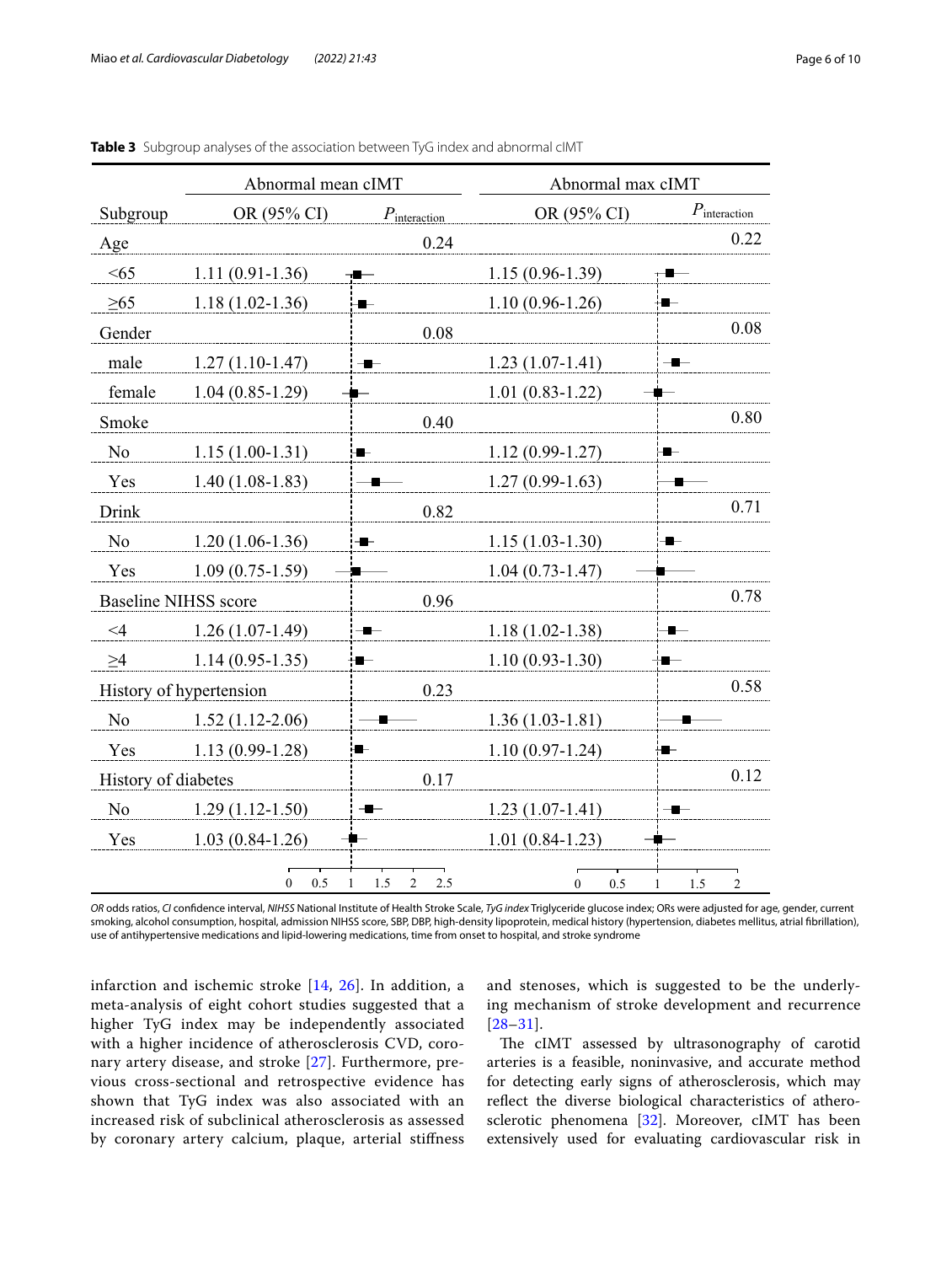

<span id="page-6-0"></span>Odds ratios were adjusted for the same variables as model 3 in Table [2.](#page-4-0) cIMT indicates carotid artery intima-media thickness. Panel A: Abnormal mean cIMT (*P* for linearity = 0.005); Panel B: Abnormal maximum cIMT (*P* for linearity = 0.027). Abnormal mean and maximum cIMT were defined as cIMT values≥1 mm

|                         | Calibration |       | C statistic            |       | NRI (continuous)     |       | IDI                 |       |
|-------------------------|-------------|-------|------------------------|-------|----------------------|-------|---------------------|-------|
|                         | $x^2$<br>P  |       | Estimate<br>Ρ          |       | <b>Estimate</b><br>P |       | <b>Estimate</b>     | Ρ     |
|                         |             | value | (95% CI), %            | Value | (95% CI), %          | value | (95% CI), %         | value |
| Abnormal mean cIMT      |             |       |                        |       |                      |       |                     |       |
| Basic model             | 13.3        | 0.1   | $0.647(0.622 - 0.671)$ |       | Reference            |       | Reference           |       |
| Basic model + TyG index | 8.4         | 0.39  | $0.652(0.628 - 0.676)$ | 0.26  | 13.85 (2.78-24.91)   | 0.01  | $0.53(0.15 - 0.91)$ | 0.007 |
| Abnormal maximum cIMT   |             |       |                        |       |                      |       |                     |       |
| Basic model             | 1.9         | 0.98  | $0.634(0.610 - 0.659)$ |       | Reference            |       | Reference           |       |
| Basic model + TyG index | 5.8         | 0.67  | $0.639(0.615 - 0.663)$ | 0.3   | 11.44 (1.05-21.84)   | 0.03  | $0.32(0.03 - 0.62)$ | 0.03  |

<span id="page-6-1"></span>**Table 4** Performance of models with TyG index to predict carotid atherosclerosis in patients with acute ischemic stroke

The basic model included age, gender, current smoking, alcohol consumption, hospital, admission NIHSS score, SBP, DBP, high-density lipoprotein, medical history (hypertension, diabetes mellitus, atrial fbrillation), use of antihypertensive medications and lipid-lowering medications, time from onset to hospital, and stroke syndrome

*CI* confdence interval, *TyG index* Triglyceride glucose index, *IDI* integrated discrimination improvement, *NRI* net reclassifcation index

primary prevention settings and several pathophysiologic conditions  $[33-35]$  $[33-35]$ . The I-Lan Longitudinal Aging Study (ILAS) demonstrated that a higher TyG index was signifcantly associated with abnormally elevated cIMT in nondiabetic women after adjusting for the traditional risk factors of atherosclerosis [[36\]](#page-8-29). Our study enriches the limited current evidence on the association between TyG index and carotid atherosclerosis measured by cIMT and extends this relationship specifcally to patients with ischemic stroke. We found a positive dose–response relationship between TyG index and abnormal cIMT in patients with ischemic stroke. Our fndings together with previous evidence supported a close relationship between the TyG index and carotid atherosclerosis.

The mechanisms underlying the association of TyG index with carotid atherosclerosis have not been clearly elucidated, but it may be linked to IR. First, the TyG index is an alternative marker of IR, and prior studies suggested that IR could accelerate atherosclerosis progression by causing metabolic abnormalities, such as dyslipidemia, hypertension, and hyperglycemia [\[4,](#page-8-3) [37](#page-8-30), [38\]](#page-9-0). IR was shown to interfere with insulin receptors and insulin receptor-mediated signaling at the level of atherosclerotic lesion cells, including macrophages, endothelial cells, and vascular smooth muscle cells [[39](#page-9-1), [40](#page-9-2)]. In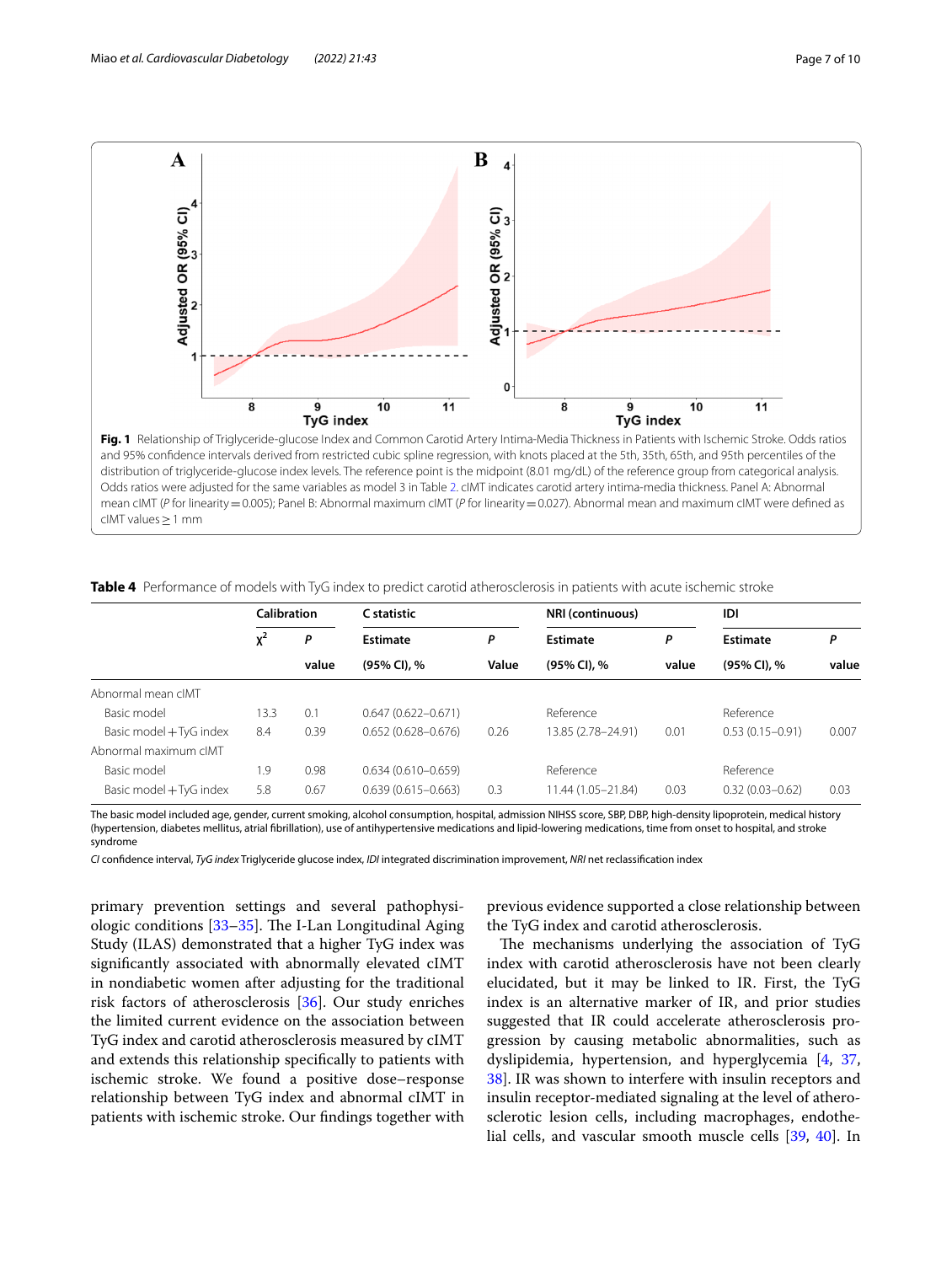addition, IR has been reported to be associated with chronic infammation, which could be induced by various proinfammatory cytokines and oxidative stress biomarkers [[41](#page-9-3)]. Second, the TyG index has also been considered as a suitable and reliable marker of systemic infammation [[42–](#page-9-4)[44](#page-9-5)]. Furthermore, higher plasma TG levels were thought to promote endothelial dysfunction, plaque rupture and arterial infammation [[45\]](#page-9-6), while elevated FPG levels could induce oxidative stress, alter protein kinase signaling, and trigger certain miRNA and epigenetic modifcations [[46\]](#page-9-7), which were regarded as another possible pathogenesis in the atherosclerosis process. More studies are needed to clarify the mechanisms of TyG with a carotid atherosclerosis relationship.

To the best of our knowledge, this is the frst report to investigate TyG index and the link to carotid atherosclerosis measured in patients with ischemic stroke. In the present study, rigid quality control procedures were used in data collection. Additionally, important confounders were also collected and controlled in the multivariable adjusted models, so our study could provide a more valid assessment of the efect of TyG index on carotid atherosclerosis. Our fndings provide epidemiological evidence to illuminate the hypothesis that TyG causes atherosclerosis as a plausible mechanism for TyG index-stroke prognosis relationship, suggesting an important role for a high level of TyG index in the pathogenesis of atherosclerosis. The TyG index can be easily calculated by TG and FPG without additional cost and has a better performance for the prediction of IR. Therefore, the TyG index is expected to fnd wide application in clinical practice to identify patients at a higher risk of stroke incidence and recurrence early. Our study has important clinical implications for better understanding the pathogenesis and optimizing treatment strategies of ischemic stroke.

Our study also had several limitations as follows. First, our cross-sectional study cannot exclude the possibility of residual confounders, which limited us to establish a causal relation between TyG index and carotid atherosclerosis in patients with ischemic stroke. Therefore, future large-scale prospective studies are needed to verify the present fndings. Second, we did not conduct serial measurements of TyG index; thus, we were unable to study the association between TyG index changes and cIMT in the setting of ischemic stroke. Third, we did not record the original data of the two sonographers, which limited us to calculate the coefficient of variation. However, in our study, all the sonographers received unifed training and were unaware of the baseline characteristics and laboratory results of the participants. Moreover, all procedures were conducted according to Mannheim consensus. Finally, our participants were exclusively Chinese ischemic stroke patients and we also excluded patients

with transient ischemic attack, so the generalizability of our fndings might be a concern.

In conclusion, elevated levels of TyG index were associated with carotid atherosclerosis measured by cIMT among patients with ischemic stroke, even after adjusting for potential traditional risk factors. Our study indicated that this simple index may be useful for identifying individuals at high risk of recurrent cardiovascular events in the early stages of ischemic stroke.

#### **Acknowledgements**

The authors thank all the study participants for their participation and the research team who contributed to data collection and laboratory measurement.

#### **Authors' contributions**

MM and GZ: Visualization, Formal analysis, Writing—original draft, Writing review& editing. AB, YS, HD and LS: Writing—review & editing. CZ, SY and YC: Conceptualization, Visualization, Formal analysis, Writing—original draft, Writing—review & editing, Validation, Funding. All authors approved the fnal content for journal submission and publication. All authors read and approved the fnal manuscript.

# **Funding**

This study was supported by the National Natural Science Foundation of China (Grant No. 81903387 and 81901198), the Natural Science Foundation of Jiangsu Province (Grant No. BK20190818), the Suzhou Science and Technology Project (Grant No: SYS2019023), Discipline Construction Program of the Second Afliated Hospital of Soochow University (Grant No: XKTJ-XK202001 and XKTJ-TD202004), the diagnosis and treatment technology for key clinical diseases in Suzhou (LCZX201806), and a Project of the Priority Academic Program Development of Jiangsu Higher Education Institutions, China.

#### **Availability of data and materials**

The datasets used and/or analyzed during the current study are available from the corresponding author on reasonable request.

#### **Declarations**

#### **Ethics approval and consent to participate**

This study was approved by the Ethics Committee of the Second Afliated Hospital of Soochow University, as well as all the ethical committees at the participating hospitals. All study participants provided written informed consent.

#### **Consent for publication**

All authors approved submission of the paper.

#### **Competing interests**

These authors declare that they have no conficts of interests.

## **Author details**

<sup>1</sup> Department of Epidemiology, School of Public Health and Jiangsu Key Laboratory of Preventive and Translational Medicine for Geriatric Diseases, Medical College of Soochow University, 199 Renai Road, Industrial Park District, Suzhou 215123, Jiangsu, China. <sup>2</sup> Department of Neurology and Suzhou Clinical Research Center of Neurological Disease, The Second Afliated Hospital of Soochow University, Suzhou, China. <sup>3</sup> Department of Cardiology, Nantong Third People's Hospital, Nantong University, Nantong 226006, China. 4 <sup>4</sup>Department of Neurology, Zhangjiagang TCM Hospital Affiliated to Nanjing University of Chinese Medicine, Suzhou 215600, China. <sup>5</sup> Department of Neurology, The Afliated Wujiang Hospital of Nantong University, Suzhou 215200, China. <sup>6</sup> Department of Neurology, The First People's Hospital of Taicang, Suzhou 215400, China.

# Received: 4 January 2022 Accepted: 28 February 2022Published online: 18 March 2022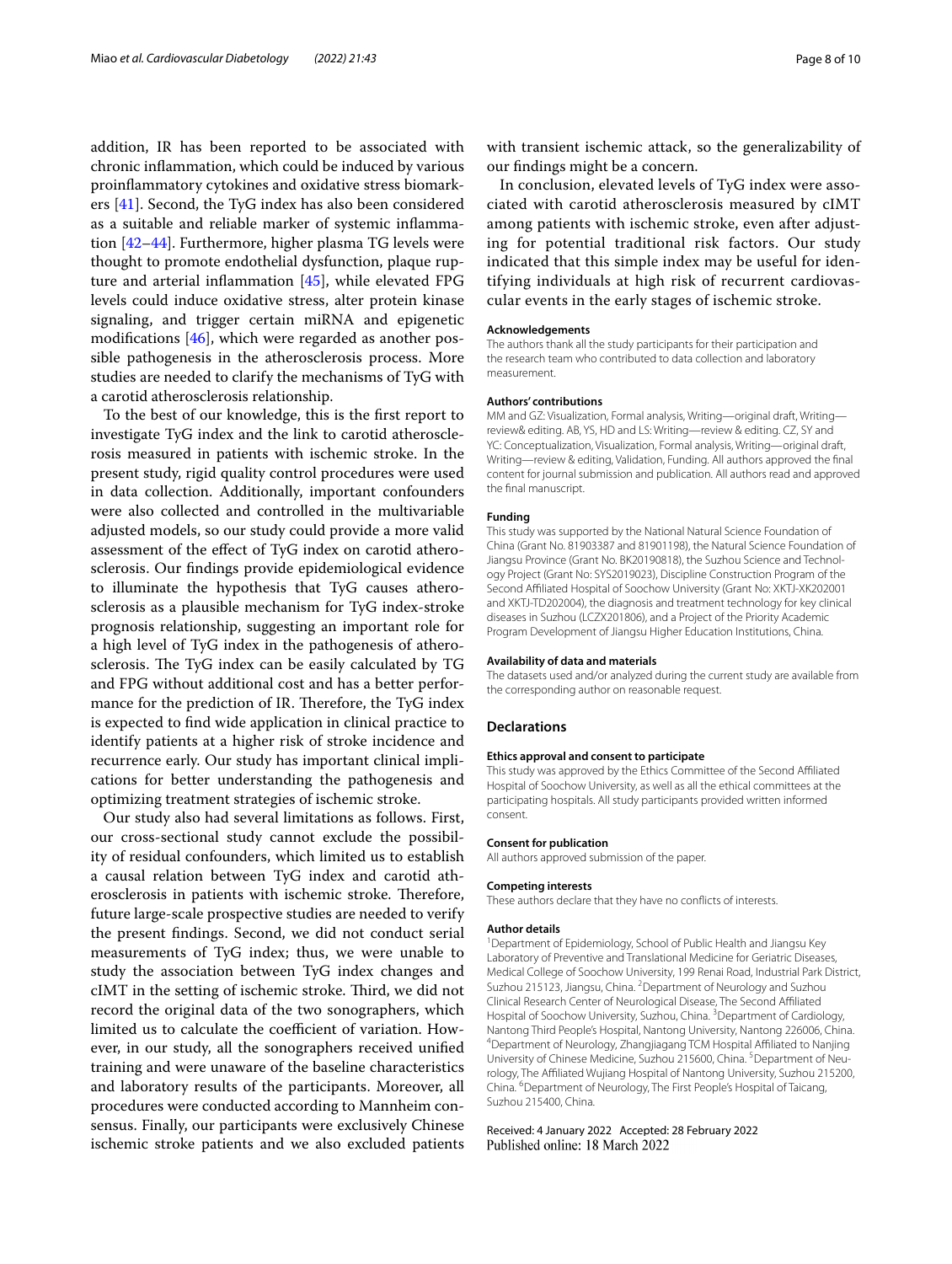# **References**

- <span id="page-8-0"></span>1. Zhou M, Wang H, Zhu J, Chen W, Wang L, Liu S, Li Y, Wang L, Liu Y, Yin P, et al. Cause-specifc mortality for 240 causes in China during 1990–2013: a systematic subnational analysis for the Global Burden of Disease Study 2013. Lancet. 2016;387(10015):251–72.
- <span id="page-8-1"></span>2. Hansson GK, Hermansson A. The immune system in atherosclerosis. Nat Immunol. 2011;12(3):204–12.
- <span id="page-8-2"></span>3. Di Tullio MR, Russo C, Jin Z, Sacco RL, Mohr JP, Homma S. Aortic arch plaques and risk of recurrent stroke and death. Circulation. 2009;119(17):2376–82.
- <span id="page-8-3"></span>4. Ormazabal V, Nair S, Elfeky O, Aguayo C, Salomon C, Zuñiga FA. Association between insulin resistance and the development of cardiovascular disease. Cardiovasc Diabetol. 2018;17(1):122–36.
- 5. Laakso M. Is Insulin Resistance a Feature of or a Primary Risk Factor for Cardiovascular Disease? Curr Diab Rep. 2015;15(12):105–14.
- <span id="page-8-4"></span>6. Guo W, Zhu W, Wu J, Li X, Lu J, Qin P, Zhu C, Xu N, Zhang Q. Triglyceride glucose index is associated with arterial stifness and 10-year cardiovascular disease risk in a Chinese population. Front Cardiovasc Med. 2021;8:585776.
- <span id="page-8-5"></span>7. Guerrero-Romero F, Simental-Mendía LE, González-Ortiz M, Martínez-Abundis E, Ramos-Zavala MG, Hernández-González SO, Jacques-Camarena O, Rodríguez-Morán M. The product of triglycerides and glucose, a simple measure of insulin sensitivity. Comparison with the euglycemichyperinsulinemic clamp. J Clin Endocrinol Metab. 2010;95(7):3347–51.
- <span id="page-8-6"></span>8. Khan SH, Sobia F, Niazi NK, Manzoor SM, Fazal N, Ahmad F. Metabolic clustering of risk factors: evaluation of Triglyceride-glucose index (TyG index) for evaluation of insulin resistance. Diabetol Metab Syndr. 2018;10(1):74–82.
- <span id="page-8-7"></span>9. Su WY, Chen SC, Huang YT, Huang JC, Wu PY, Hsu WH, Lee MY. Comparison of the effects of fasting glucose, hemoglobin A(1c), and triglycerideglucose index on cardiovascular events in type 2 diabetes mellitus. Nutrients. 2019;11(11):2838–51.
- 10. Wang L, Cong HL, Zhang JX, Hu YC, Wei A, Zhang YY, Yang H, Ren LB, Qi W, Li WY, et al. Triglyceride-glucose index predicts adverse cardiovascular events in patients with diabetes and acute coronary syndrome. Cardiovasc Diabetol. 2020;19(1):80–91.
- 11. Sánchez-Íñigo L, Navarro-González D, Fernández-Montero A, Pastrana-Delgado J, Martínez JA. The TyG index may predict the development of cardiovascular events. Eur J Clin Invest. 2016;46(2):189–97.
- <span id="page-8-8"></span>12. Hong S, Han K, Park CY. The triglyceride glucose index is a simple and low-cost marker associated with atherosclerotic cardiovascular disease: a population-based study. BMC Med. 2020;18(1):361–9.
- <span id="page-8-9"></span>13. Zhao Y, Sun H, Zhang W, Xi Y, Shi X, Yang Y, Lu J, Zhang M, Sun L, Hu D. Elevated triglyceride-glucose index predicts risk of incident ischaemic stroke: the Rural Chinese cohort study. Diabetes Metab. 2021;47(4):101246–52.
- <span id="page-8-21"></span>14. Wang A, Wang G, Liu Q, Zuo Y, Chen S, Tao B, Tian X, Wang P, Meng X, Wu S, et al. Triglyceride-glucose index and the risk of stroke and its subtypes in the general population: an 11-year follow-up. Cardiovasc Diabetol. 2021;20(1):46–55.
- <span id="page-8-10"></span>15. Zhou Y, Pan Y, Yan H, Wang Y, Li Z, Zhao X, Li H, Meng X, Wang C, Liu L, et al. Triglyceride glucose index and prognosis of patients with ischemic stroke. Front Neurol. 2020;11:456–66.
- <span id="page-8-11"></span>16. Park K, Ahn CW, Lee SB, Kang S, Nam JS, Lee BK, Kim JH, Park JS. Elevated TyG index predicts progression of coronary artery calcifcation. Diabetes Care. 2019;42(8):1569–73.
- <span id="page-8-12"></span>17. Wu Z, Wang J, Li Z, Han Z, Miao X, Liu X, Li X, Wang W, Guo X, Tao L. Triglyceride glucose index and carotid atherosclerosis incidence in the Chinese population: a prospective cohort study. Nutr Metab Cardiovasc Dis. 2021;31(7):2042–50.
- <span id="page-8-13"></span>18. Brott T, Adams HP Jr, Olinger CP, Marler JR, Barsan WG, Biller J, Spilker J, Holleran R, Eberle R, Hertzberg V, et al. Measurements of acute cerebral infarction: a clinical examination scale. Stroke. 1989;20(7):864–70.
- <span id="page-8-14"></span>19. Pickering TG, Hall JE, Appel LJ, Falkner BE, Graves J, Hill MN, Jones DW, Kurtz T, Sheps SG, Roccella EJ. Recommendations for blood pressure measurement in humans and experimental animals: part 1: blood pressure measurement in humans: a statement for professionals from the Subcommittee of Professional and Public Education of the American Heart Association Council on High Blood Pressure Research. Circulation. 2005;111(5):697–716.
- <span id="page-8-15"></span>20. Lloyd B, Burrin J, Smythe P, Alberti KG. Enzymic fuorometric continuous-fow assays for blood glucose, lactate, pyruvate, alanine, glycerol, and 3-hydroxybutyrate. Clin Chem. 1978;24(10):1724–9.
- <span id="page-8-16"></span>21. Ma X, Dong L, Shao Q, Cheng Y, Lv S, Sun Y, Shen H, Wang Z, Zhou Y, Liu X. Triglyceride glucose index for predicting cardiovascular outcomes after percutaneous coronary intervention in patients with type 2 diabetes mellitus and acute coronary syndrome. Cardiovasc Diabetol. 2020;19(1):31–45.
- <span id="page-8-17"></span>22. Qian S, You S, Sun Y, Wu Q, Wang X, Tang W, Dong X, Liu CF, Xu T, Cao Y, et al. Remnant cholesterol and common carotid artery intima-media thickness in patients with ischemic stroke. Circ Cardiovasc Imaging. 2021;14(4):e010953.
- <span id="page-8-18"></span>23. Touboul PJ, Hennerici MG, Meairs S, Adams H, Amarenco P, Bornstein N, Csiba L, Desvarieux M, Ebrahim S, Hernandez Hernandez R, et al. Mannheim carotid intima-media thickness and plaque consensus (2004–2006–2011). An update on behalf of the advisory board of the 3rd, 4th and 5th watching the risk symposia, at the 13th, 15th and 20th European Stroke Conferences, Mannheim, Germany, 2004, Brussels, Belgium, 2006, and Hamburg, Germany, 2011. Cerebrovasc Dis. 2012;34(4):290–6.
- <span id="page-8-19"></span>24. Chambless LE, Heiss G, Folsom AR, Rosamond W, Szklo M, Sharrett AR, Clegg LX. Association of coronary heart disease incidence with carotid arterial wall thickness and major risk factors: the Atherosclerosis Risk in Communities (ARIC) Study, 1987–1993. Am J Epidemiol. 1997;146(6):483–94.
- <span id="page-8-20"></span>25. Naqvi TZ, Lee MS. Carotid intima-media thickness and plaque in cardiovascular risk assessment. JACC Cardiovasc Imaging. 2014;7(10):1025–38.
- <span id="page-8-22"></span>26. Tian X, Zuo Y, Chen S, Liu Q, Tao B, Wu S, Wang A. Triglycerideglucose index is associated with the risk of myocardial infarction: an 11-year prospective study in the Kailuan cohort. Cardiovasc Diabetol. 2021;20(1):19–29.
- <span id="page-8-23"></span>27. Ding X, Wang X, Wu J, Zhang M, Cui M. Triglyceride-glucose index and the incidence of atherosclerotic cardiovascular diseases: a meta-analysis of cohort studies. Cardiovasc Diabetol. 2021;20(1):76.
- <span id="page-8-24"></span>28. Kim MK, Ahn CW, Kang S, Nam JS, Kim KR, Park JS. Relationship between the triglyceride glucose index and coronary artery calcifcation in Korean adults. Cardiovasc Diabetol. 2017;16(1):108–15.
- 29. Won KB, Kim YS, Lee BK, Heo R, Han D, Lee JH, Lee SE, Sung JM, Cho I, Park HB, et al. The relationship of insulin resistance estimated by triglyceride glucose index and coronary plaque characteristics. Medicine. 2018;97(21):e10726.
- 30. Lee SB, Ahn CW, Lee BK, Kang S, Nam JS, You JH, Kim MJ, Kim MK, Park JS. Association between triglyceride glucose index and arterial stifness in Korean adults. Cardiovasc Diabetol. 2018;17(1):41–7.
- <span id="page-8-25"></span>31. Wang A, Tian X, Zuo Y, Chen S, Zhang X, Guo J, Wu S, Zhao X. Association of triglyceride-glucose index with intra- and extra-cranial arterial stenosis: a combined cross-sectional and longitudinal analysis. Endocrine. 2021;74(2):308–17.
- <span id="page-8-26"></span>32. Grobbee DE, Bots ML. Carotid artery intima-media thickness as an indicator of generalized atherosclerosis. J Intern Med. 1994;236(5):567–73.
- <span id="page-8-27"></span>33. Lorenz MW, Markus HS, Bots ML, Rosvall M, Sitzer M. Prediction of clinical cardiovascular events with carotid intima-media thickness: a systematic review and meta-analysis. Circulation. 2007;115(4):459–67.
- 34. Parish S, Arnold M, Clarke R, Du H, Wan E, Kurmi O, Chen Y, Guo Y, Bian Z, Collins R, et al. Assessment of the role of carotid atherosclerosis in the association between major cardiovascular risk factors and ischemic stroke subtypes. JAMA Netw Open. 2019;2(5):e194873.
- <span id="page-8-28"></span>35. Wada S, Koga M, Minematsu K, Toyoda K, Suzuki R, Kagimura T, Nagai Y, Aoki S, Nezu T, Hosomi N, et al. Baseline carotid intima-media thickness and stroke recurrence during secondary prevention with pravastatin. Stroke. 2019;50(6):1586–9.
- <span id="page-8-29"></span>36. Lu YW, Chang CC, Chou RH, Tsai YL, Liu LK, Chen LK, Huang PH, Lin SJ. Gender diference in the association between TyG index and subclinical atherosclerosis: results from the I-Lan Longitudinal Aging Study. Cardiovasc Diabetol. 2021;20(1):206.
- <span id="page-8-30"></span>37. Salonen JT, Lakka TA, Lakka HM, Valkonen VP, Everson SA, Kaplan GA. Hyperinsulinemia is associated with the incidence of hypertension and dyslipidemia in middle-aged men. Diabetes. 1998;47(2):270–5.